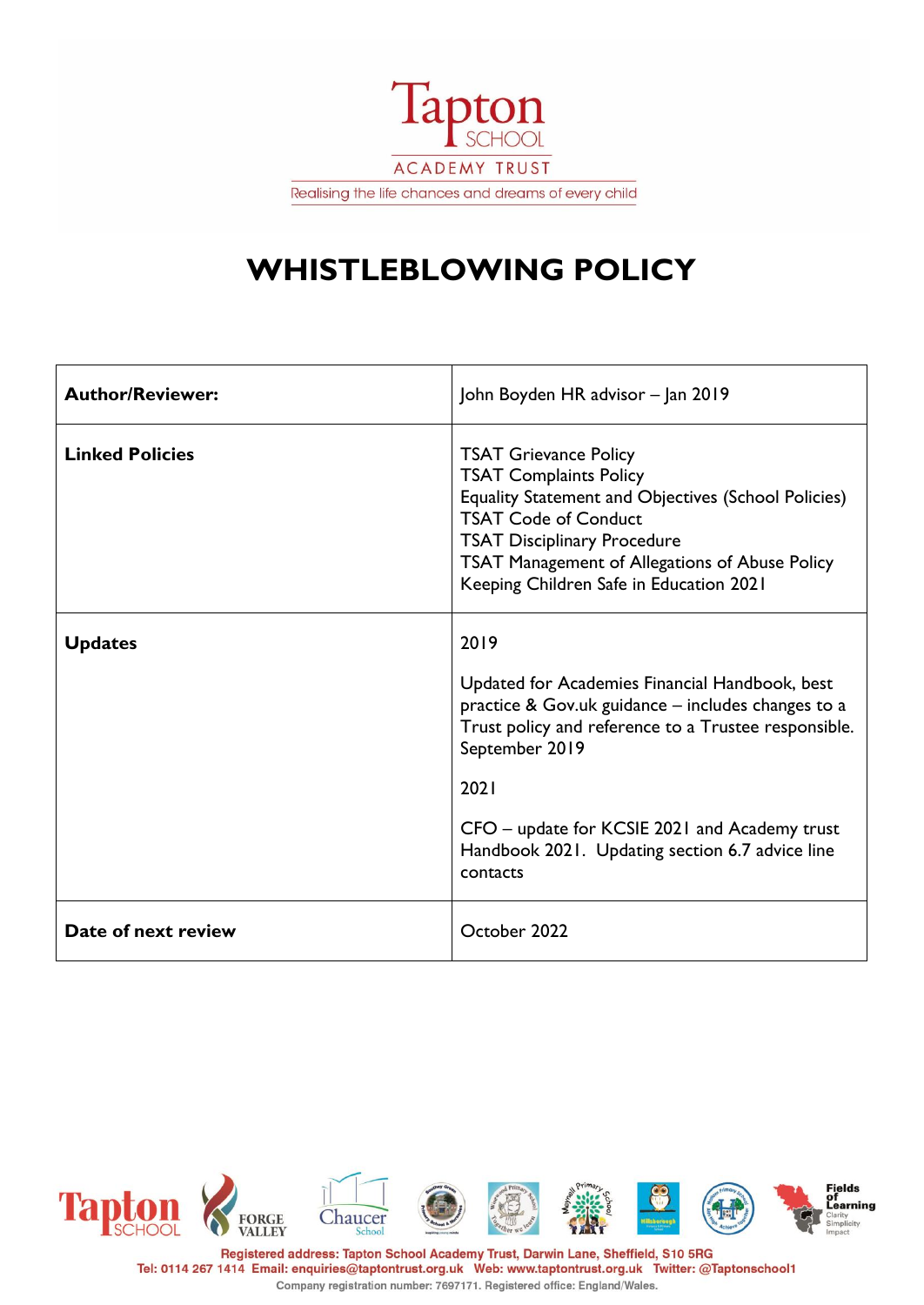## **PROCEDURE FOR THE MANAGEMENT OF THE WHISTLEBLOWING POLICY AND PROCEDURE FOR ALL STAFF**

#### **CONTENTS**

- 1. Introduction
- 2. Aim
- 3. Scope
- 4. Responsibilities
- 5. What concerns may be raised
- 6. Safeguards
- 7. Stage 1- How to raise a concern
- 8. Stage 2 How the Trust will respond
- 9. Stage 3 The Outcome
- 10. How the matter can be taken further
- 11. If you are not satisfied with how the Trust dealt with your concern

Appendix 1

Appendix 2

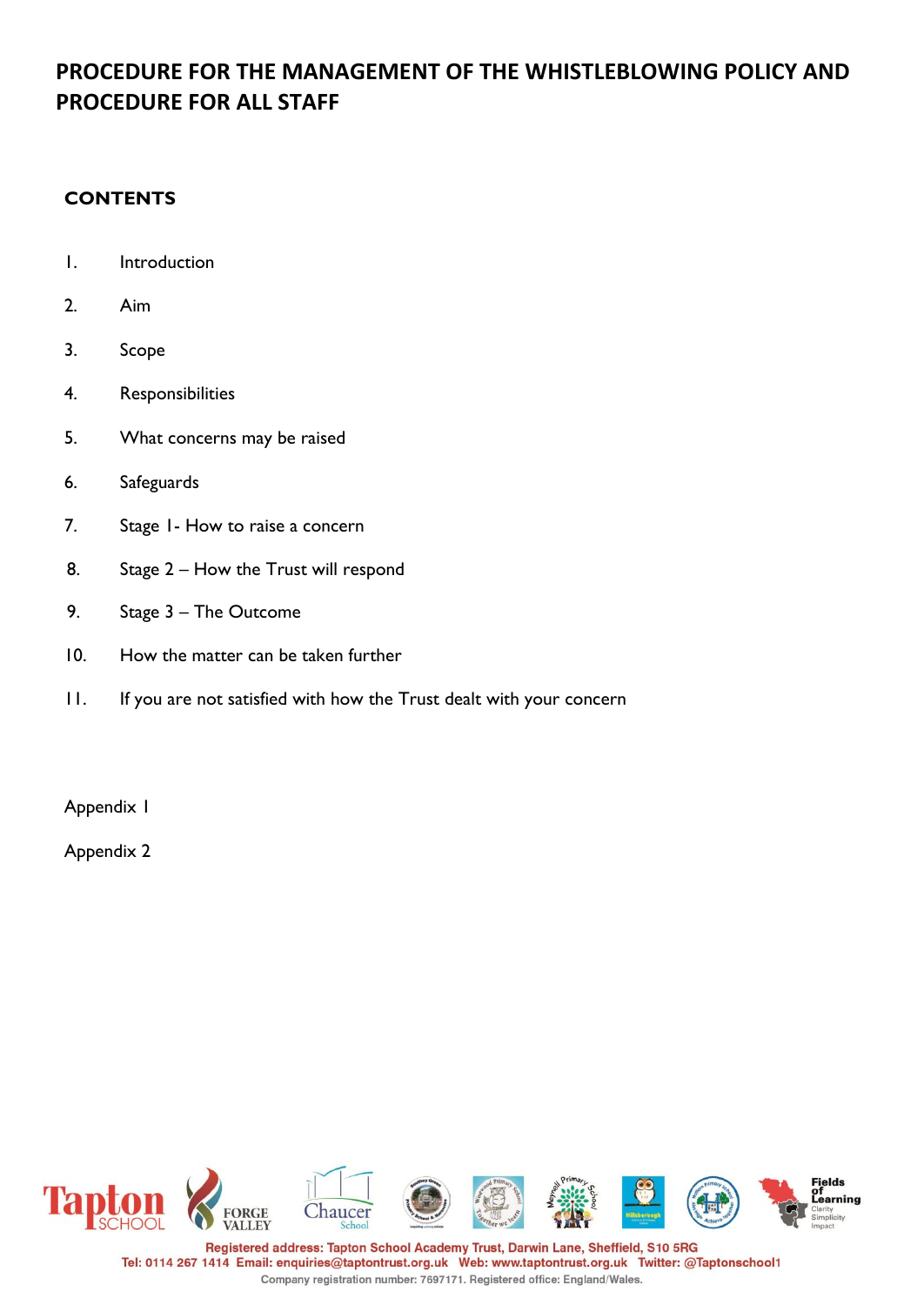## **WHISTLEBLOWING POLICY**

### **1. Introduction**

- 1.1 The Trust is committed to the highest possible standards of openness, probity and accountability. In line with this commitment, we encourage employees and others with concerns about any serious wrongdoing to come forward and voice those concerns without fear of reprisals.
- 1.2 The whistleblowing policy is intended to encourage and enable employees, contractors and casual or agency staff, together called "employees" in this policy, to raise such concerns rather than overlooking a problem.
- 1.3 Employees are often the first to realise that there may be something seriously wrong with their school. However, they may not express their growing concerns because they feel that speaking up would be disloyal to their colleagues. They may also fear harassment or victimisation. In these circumstances, it may be easier to ignore the concern rather than report what may be just suspicion of malpractice and wrong-doing at work.
- 1.4 This policy is in line with the Public Interest Disclosure Act 1998 (which you can consult at [http://www.opsi.gov.uk/acts/acts1998\)](http://www.opsi.gov.uk/acts/acts1998) to enable workers to raise issues of concern in an appropriate manner.

#### **2. Aim**

- 2.1 This policy aims to:
	- Encourage employees to feel confident in raising concerns
	- Provide avenues to raise genuine concerns and receive feedback on any action taken
	- Establish a fair and impartial investigative procedure
	- Ensure employees receive a response to concerns and are aware of how to pursue them if they are not satisfied
	- Reassure employees that steps will be taken to protect them from reprisals or victimisation for whistleblowing in good faith.

## **3. Scope**

- 3.1 The Policy is for concerns about the interests or wellbeing of other people or the Trust are at risk. It only applies to a public concern rather than your own individual interest.
- 3.2 There are other policies for individual grievances about your employment (Grievance Policy) and a Complaints policy for other complaints. Both policies are available on request.
- 3.3 The term employee includes employees, contractors, agency workers, trainees and a person who is or was subject to a contract to undertake work or services for the Trust. The Whistleblowing policy must always be applied fairly and in accordance with employment law and the Equality Statement and Objectives.

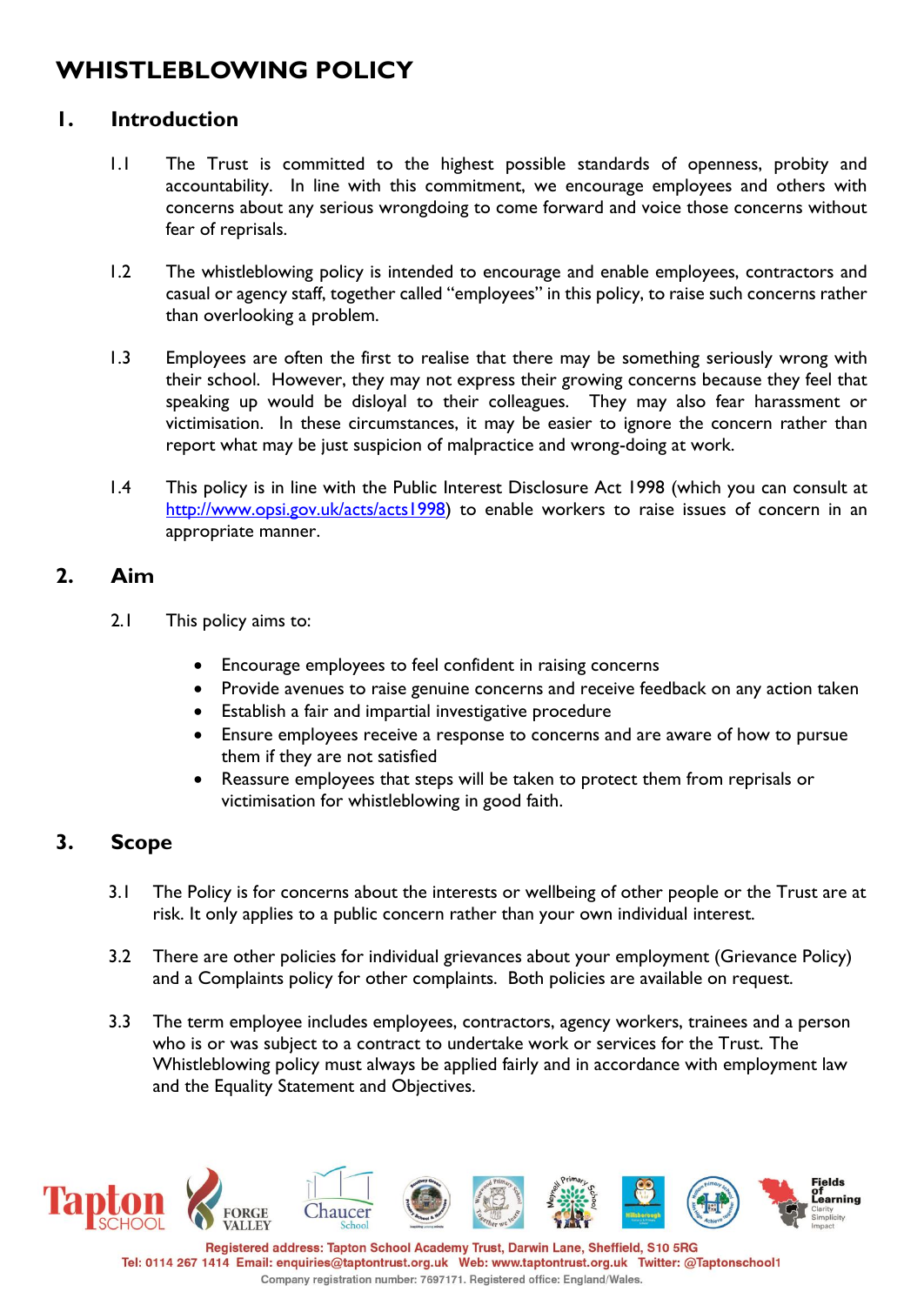3.4 Where a concern is raised and investigated under the Whistleblowing policy, there may be a need for further investigation or action. This may take place within the framework of a different policy. Where this is the case, you will be notified that the investigation under the Whistleblowing policy has ended.

If you are concerned that a young person is at risk of harm, the guidance in the DfE's *Keeping Children Safe in Education: Statutory Guidance for Schools and Colleges) 2021,* and the Management of Allegations of Abuse (Schools) Policy obliges you to report your concerns. If you are concerned that a young person is being harmed or at risk of being harmed, or you have a concern about an individual's suitability to work with children, you should report this using the Management of Allegations of Abuse Policy. If, however, you are concerned that:

- an individual's professional practice, or
- the leadership or management of the Trust, or
- Trust policies, procedures and/or ways of working

may be undermining the safety and wellbeing of individuals, or leaving them vulnerable to risk, or you are worried about the way in which safeguarding allegations have been managed, you should express these concerns through the Whistleblowing Policy.

3.5 The procedure will be communicated to all employees as well as agency workers and supply teachers working in schools on a temporary basis.

## **4. Responsibilities**

- 4.1 The Trust is responsible for maintaining fair, consistent and objective procedures for matters relating to whistleblowing.
- 4.2 The Chair of the Trust's Risk and Governance subcommittee is the Responsible person for the **Trust**
- 4.3 The CEO has overall responsibility for the internal organisation, control and management of the Trust. This may be delegated to the relevant Headteacher for the school involved.

## **5. What concerns may be raised**

- 5.1 The concern may be about something that:
	- Is unlawful or is likely to be unlawful
	- Is against the Trust's policies and code of conduct; including; Concerns about financial malpractice Causing a danger to individuals or the environment
	- Falls below established standards of practice; or Amounts to improper conduct; or Deliberate concealment of any of the above

Further examples are provided at Appendix 1.

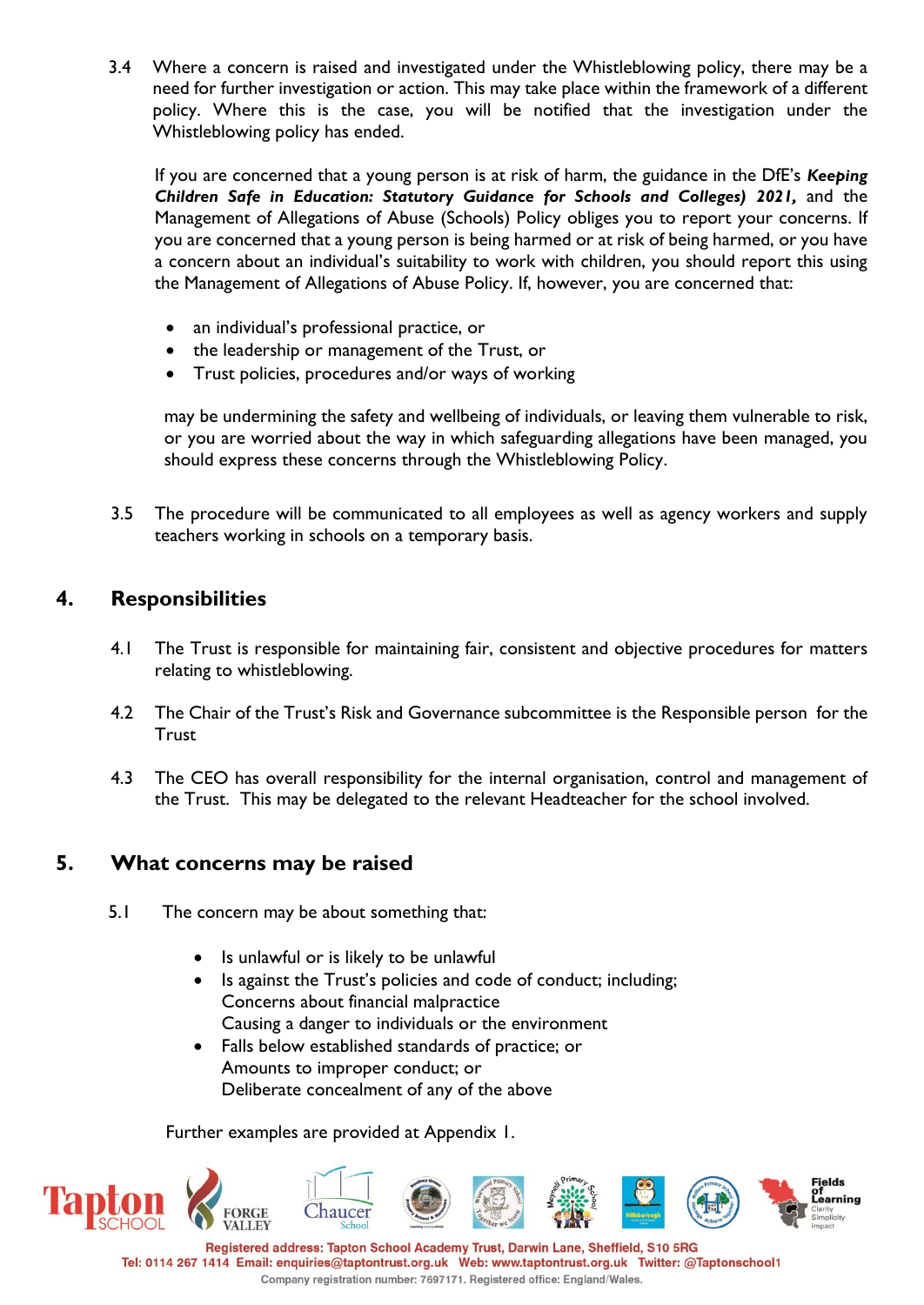#### 5.2 You're protected by law if you report any of the following:

- A criminal offence, for example fraud
- Someone's health and safety is in danger
- Risk or actual damage to the environment
- A miscarriage of justice
- The company is breaking the law, for example does not have the right insurance
- You believe someone is covering up wrongdoing

#### **What is a whistleblower**

You're a whistleblower if you're an employee and you report certain types of wrongdoing. The wrongdoing you disclose must be in the public interest. This means it must affect others, for example the general public.

As a whistleblower you're protected by law - you should not be [treated unfairly or lose your job](https://www.gov.uk/whistleblowing/treated-unfairly-after-whistleblowing) because you 'blow the whistle'.

You can raise your concern at any time about an incident that happened in the past, is happening now, or you believe will happen in the near future.

## **6. Safeguards**

#### 6.1 **Harassment or Victimisation**

The Trust recognise that the decision to report a concern can be a difficult one to make, not least because of the fear of reprisal. The Trust will not tolerate harassment or victimisation and will take action to protect you when you raise a concern in good faith.

#### 6.2 **Confidentiality**

The Trust will do its best to protect your identity when you raise a concern. However, it must be appreciated that, in the interests of natural justice, any investigation process is likely to reveal the source of the information and a statement by you is likely to be required as part of the evidence.

#### 6.3 **Support**

In any meetings that have a connection to your whistleblowing concern, you have the right to be accompanied by your trade union representative, professional body representative or a work colleague (providing they are not involved in the issue and would not be called as a witness).

These meetings might include:

- A meeting to raise your concern.
- A meeting with an investigation officer in connection with the concern.
- Taking part as a witness in any action taken as a result of raising the concern.

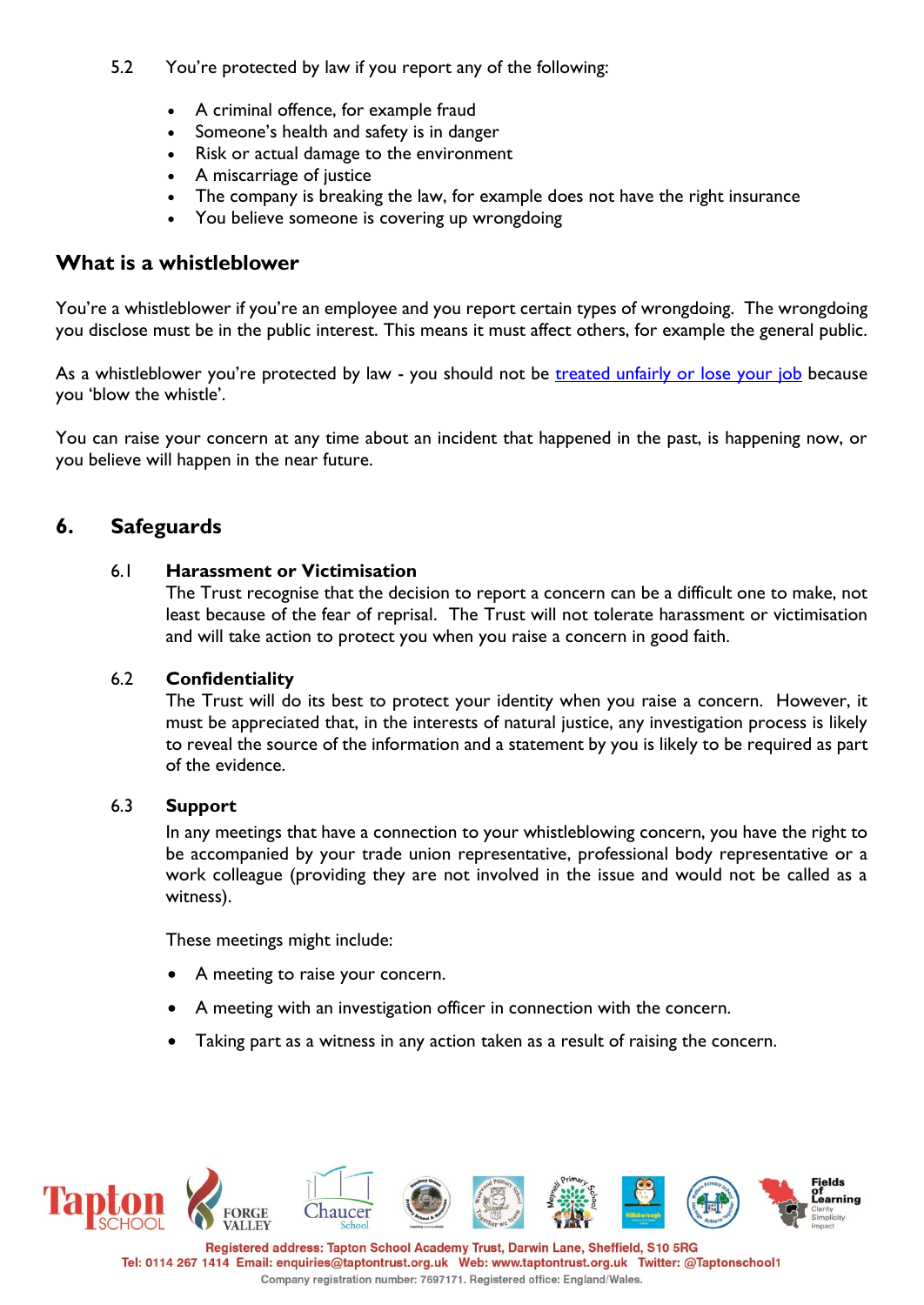#### 6.4 **Anonymous Allegations**

If an employee requests that their identity is protected, the Trust will not disclose it unless required to do so in law. If the situation arises where the Trust is unable to resolve the concern without revealing the worker's identity (for instance because the worker's evidence is needed in court), we will discuss with the employee how the matter should proceed.

However, if an employee chooses not to disclose their identity it will be much more difficult for the Trust to look into the matter or to protect your position or to give you feedback. Accordingly, while we will consider anonymous reports, it will not be possible to apply all aspects of this policy for concerns raised anonymously.

Anonymous allegations must be taken seriously, but information about a child or vulnerable adult being at risk must be passed to Social Care to be investigated and any anonymity may be lost.

If you report your concern to the media, in most cases you'll lose your whistleblowing law rights.

#### 6.5 **Discretion**

In exercising discretion, the following factors will be taken into account when considering how to deal with any allegations:

- The seriousness of the issues raised
- The credibility of the allegation; and
- The likelihood of confirming the allegation from attributable sources.

#### 6.6 **Malicious or Vexatious Allegations**

If you make an allegation in good faith, but it is not confirmed by the investigation, no action will be taken against you. If, however, you make malicious or vexatious allegations, disciplinary action may be taken against you in accordance with the Trust's Disciplinary Procedure.

#### 6.7 **Independent Advice**

If you are unsure whether to use this policy, or if you want independent advice at any stage, you should contact:

- The independent charity Protect (formerly Public Concern at Work) Speak up stop harm - Protect - [Speak up stop harm \(protect-advice.org.uk\)](https://protect-advice.org.uk/homepage/) provide guidance on whistleblowing legislation.
- the NSPCC's what you can do to report abuse dedicated helpline is available as an alternative route for staff who do not feel able to raise concerns regarding child protection failures internally, or have concerns about the way a concern is being handled by their school or college.
	- o Staff can call 0800 800 5000 or email: help@nspcc.org.uk
	- o [https://www.nspcc.org.uk/keeping-children-safe/reporting](https://www.nspcc.org.uk/keeping-children-safe/reporting-abuse/dedicated-helplines/whistleblowing-advice-line/)[abuse/dedicated-helplines/whistleblowing-advice-line/](https://www.nspcc.org.uk/keeping-children-safe/reporting-abuse/dedicated-helplines/whistleblowing-advice-line/)

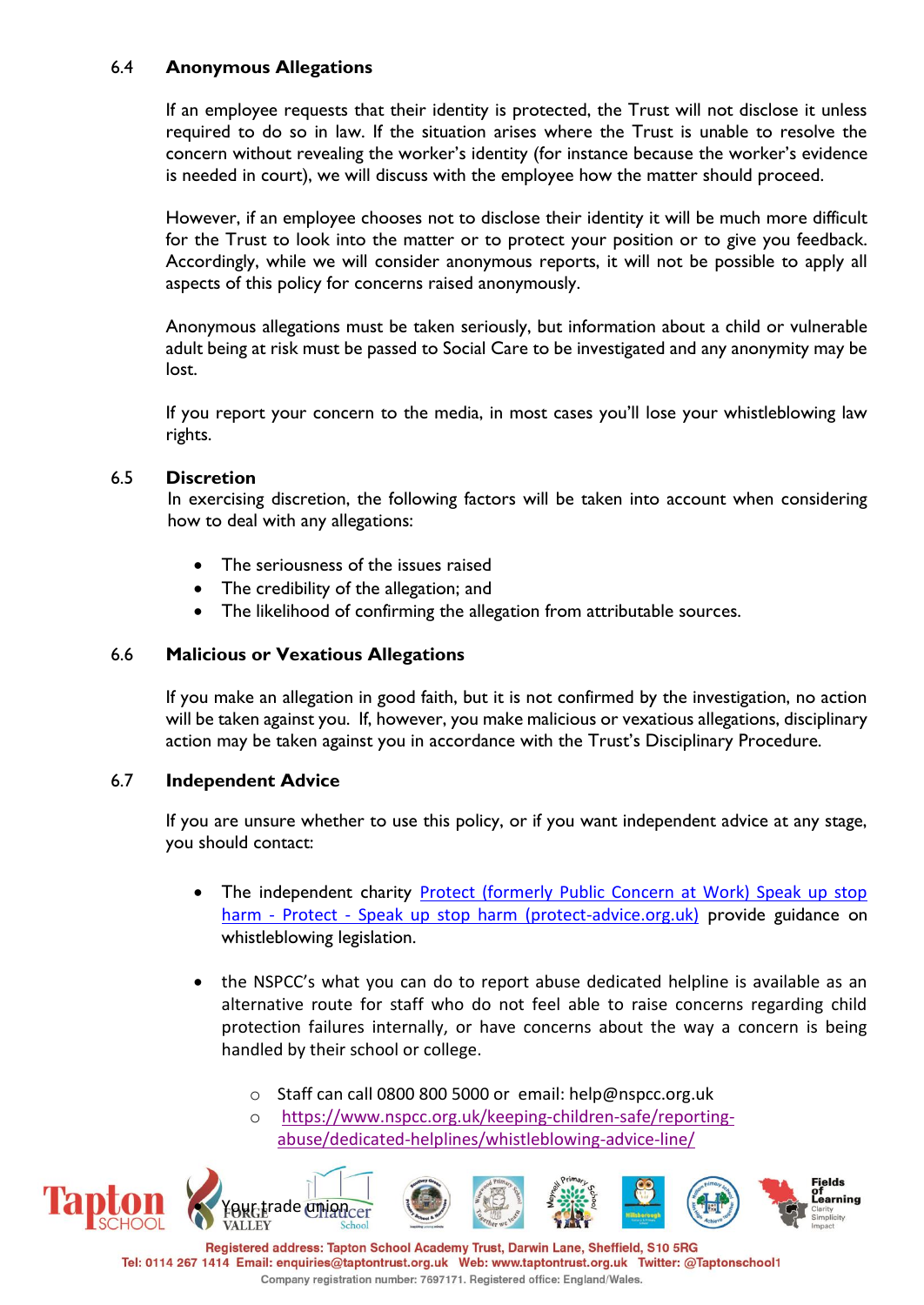- Get independent advice if you're not sure you're legally protected, for example from [Citizens' Advice](http://www.adviceguide.org.uk/).
- Whistleblowing for employees <https://www.gov.uk/whistleblowing>

## **7. Stage 1 - How to Raise a Concern**

- 7.1 The employee should normally raise concerns with your immediate line manager or Headteacher. This depends, however, on the seriousness and sensitivity of the issues involved and who you think may be involved in the malpractice. For example, if you believe that your line manager is involved, you should approach your Headteacher. If you feel the Headteacher may be involved, your Trust HR Lead, Trust HR and Compliance Manager or Chair of Risk and Governance Committee of the Trustees (see Appendix 2) should be approached. The guiding rule is that you should address your complaint to a level of management who you believe has no possible involvement.
- 7.2 If the line manager or the Headteacher believes the concern to be genuine and that it is appropriate to use the Whistleblowing procedure, the manager should contact the Trust HR Lead or Trust HR and Compliance Manager. The Trust HR Lead or Trust HR and Compliance Manager will either act as Investigating Officer or will appoint another Investigating Officer who is not implicated.
- 7.3 Should it be alleged that the Trust HR Lead or Trust HR and Compliance manager is involved in the alleged malpractice; the Chief Finance and Operations Director should be contacted and they will either act as Investigating Officer or appoint an Investigating Officer.
- 7.4 If the employee feels unable to raise their concern with their line manager or Headteacher in the first instance, they may contact the Investigating Officer directly. If this occurs, they will be asked to explain why they feel unable to raise the concern with their line manager or Headteacher.
- 7.5 There are other options if you do not want to report your concern to your employer, for example you can [get legal advice](https://www.gov.uk/find-a-legal-adviser) from a lawyer, or tell a relevant [prescribed person or body.](https://www.gov.uk/government/publications/blowing-the-whistle-list-of-prescribed-people-and-bodies--2)
- 7.6 Advice and guidance on how matters of concern may be pursued can be obtained from:
	- Your line manager
	- Headteacher
	- Chair of Risk and Governance Committee of the Trustee Board Trust HR Lead / Trust HR and Compliance manager
	- Chief Operating and Finance officer
	- the whistleblowing charity Public Concern at Work, which provides confidential independent advice about wrongdoing in the workplace <https://protect-advice.org.uk/>
- 7.7 Concerns are better raised in writing. You are invited to set out the background and history of your concern, giving names, dates and places, where possible, and the reason why you are particularly concerned about the situation. If you are not able to put your concern in writing, you can telephone or arrange to meet the appropriate officer.

For concerns other than fraud, theft or corruption, you may choose to telephone the Ofsted Whistleblower hotline - On 0300 123 3155. **VALLEY**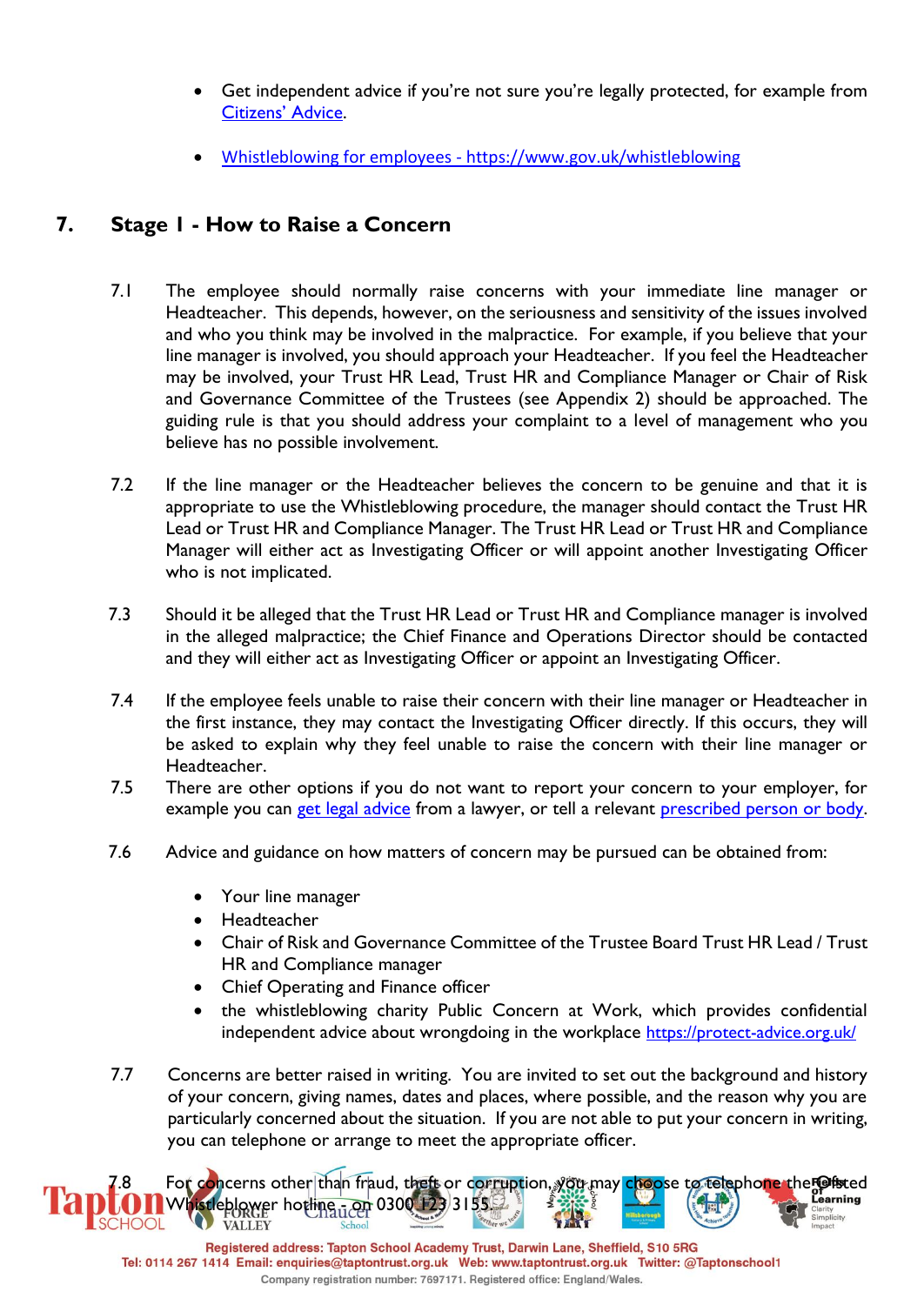- 7.9 You may ask your trade union representative to raise the matter on your behalf or to provide advice about putting the concern in writing.
- 7.10 Although you are not expected to prove the truth of an allegation, you will need to demonstrate to the person contacted that there are sufficient grounds for initial enquiries to be made.

### **8. Stage 2 - How the Trust will respond**

- 8.1 Within ten working days of a concern being received, the Trust will write to you acknowledging that the concern has been received and arrange to meet with you.
- 8.2 The Investigating Officer will meet with you within 10 days, in confidence, or earlier if there is an immediate danger and will
	- Obtain as much information as possible from you about the concern;
	- Consult with you about further steps which could be taken;
	- Indicate how they propose to deal with the matter
	- Give an estimate of how long it will take to deal with the matter
	- Telling you whether any initial enquiries have been made; and
	- Telling you whether further investigations will take place, and if not, why not
- 8.3 Inform you of appropriate policies if the matter does not fall within the Whistleblowing Procedure;

The Investigating Officer will report all matters raised under this procedure to the CEO and Chair of the Trusts Risk and Governance Committee

- 8.4 When any meeting is arranged to discuss your concerns, you have the right, if you so wish, to be accompanied by a trade union representative or a friend who is not involved in the area of work to which the concern relates and who also who could not be called as witness.
- 8.5 The Trust will take steps to minimise any difficulties, which you may experience as a result of raising a concern. For instance, if you are required to give evidence in criminal or disciplinary proceedings, the Trust will advise you about the procedure.
- 8.6 The amount of contact between the Trust and you will depend on the nature of the matters raised, any potential difficulties involved and the clarity of the information provided. If necessary further information will be sought from you.
- 8.7 The Trust accepts that you need to be assured that the matter has been properly addressed. Thus, subject to legal constraints, you will receive information about the outcome of any investigations.

Any person who is the subject of an allegation should, at the appropriate times be given details of the allegation in order to respond. They will have the right to trade union representation.

#### **9. Stage 3 – The outcome**

Within ten working days of the meeting, the Investigating Officer wil<mark>l rec</mark>ommend to the Headteacher **Jor the person's line manager, appel or more of the following**<br>SCHOOL **VALLEY**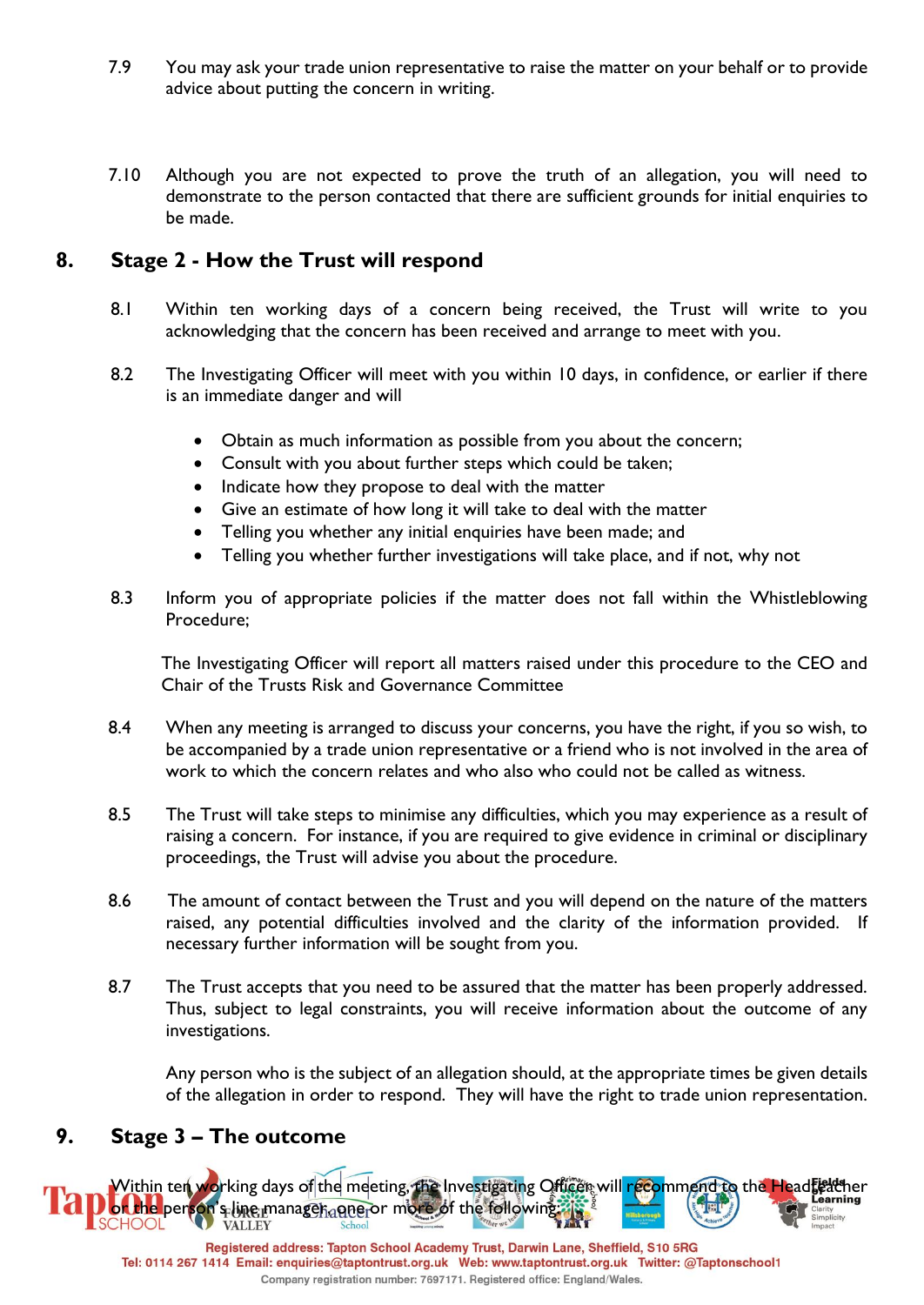- The matter be investigated internally by the Trust
- The matter be investigated by an external person appointed by the Trust
- The matter be reported to the Department for Education
- The matter be reported to the Police.
- No further action be taken.

The grounds on which no further action is taken may include:

- The Investigating Officer is satisfied that, on the balance of probabilities, there is no evidence of malpractice or that malpractice is likely to occur;
- The matter is (or has been) the subject of proceedings under a Trust policy
- The matter is already subject to legal proceedings, or has already been referred to the police, an external investigator, the Department for Education or another public authority.

Should it be alleged that the Headteacher or Line Manager is involved in the alleged malpractice, the Investigating Officer's recommendation will be made to the CEO

The recipient of the recommendation (Headteacher or CEO) will ensure that it is implemented unless there is good reason for not doing so in whole or in part. Such a reason will be reported to the next meeting of the Trust Risk and Governance Committee and to the Investigating Officer.

#### **Conclusion of Investigation**

Within 28 days the conclusion of any agreed investigation will be reported by the Investigating Officer to the Employee in writing. A copy will be passed to the Trust HR Lead / Trust HR & Governance Manager if they are not acting as Investigating Officer.

If the employee has not had a response within the above time limits they may appeal to the CEO, but will inform the Investigating Officer before doing so.

The employee may at any time disclose the matter on a confidential basis to a solicitor or trade union representative for the purpose of taking legal advice.

## **10. How the Matter can be Taken Further**

- 10.1 This policy is intended to provide you with an avenue to raise concerns with the Trust. The Trust hopes you will be satisfied. If you are not and you feel it is right to take the matter outside the Trust, the following are possible contact points:
	- The Department for Education
	- Your local Council member or MP
	- An external Auditor
	- Relevant professional bodies or regulatory organisations
	- Your solicitor
	- The Police
		-



Other bodies prescribed under the Public Interest Disclosure Act, eg: The Audit Commission for England and Wales FORGE Data Protection Registrar

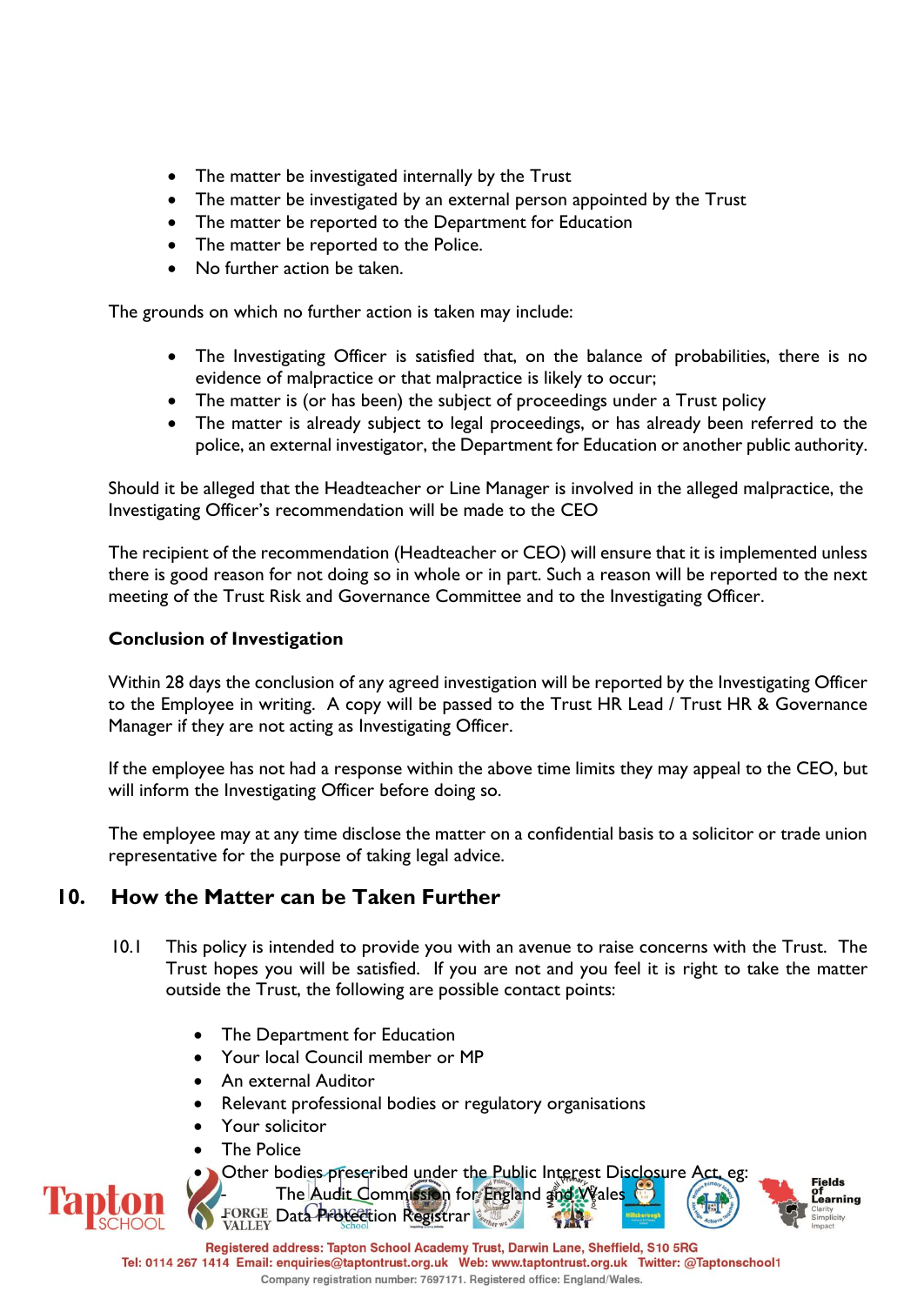Serious Fraud Office

- **Environment Agency**
- Health and Safety Executive
- Public Concern at Work
- The Ofsted Whisteblower Hotline.

Please see Appendix 2 for contact information.

If you do take the matter outside your Trust's governing body, you need to ensure that you do not disclose confidential information, or that disclosure would be privileged.

## **11. If you're not satisfied with how the Trust dealt with your concern**

Contact the Chair of Trustees if you believe your concern was not taken seriously or the wrongdoing is still going on.

If you are not satisfied with the response from the Chair of Trustees you can contact a prescribed person [or body,](https://www.gov.uk/government/publications/blowing-the-whistle-list-of-prescribed-people-and-bodies--2) [Advisory, Conciliation and Arbitration Service \(Acas\),](https://www.gov.uk/acas) or the whistleblowing charity [Protect](https://www.pcaw.org.uk/) or your trade union for more guidance.

## **If you're treated unfairly after whistleblowing**

You can take a case to an [employment tribunal](https://www.gov.uk/employment-tribunals) if you've been treated unfairly because you've blown the whistle.

You can get further information from the [Advisory, Conciliation and Arbitration Service \(Acas\),](https://www.gov.uk/acas) [Citize](http://www.adviceguide.org.uk/)ns' [Advice,](http://www.adviceguide.org.uk/) the whistleblowing charity [Public Concern at Work](http://www.pcaw.org.uk/contact-us) or your trade union.

If you reported your concern anonymously, you may find it harder to argue that your unfair treatment was as a result of your whistleblowing.

You must raise any claim of unfair dismissal within 3 months of your employment ending.

You must notify Acas if you want to take your case to an employment tribunal.

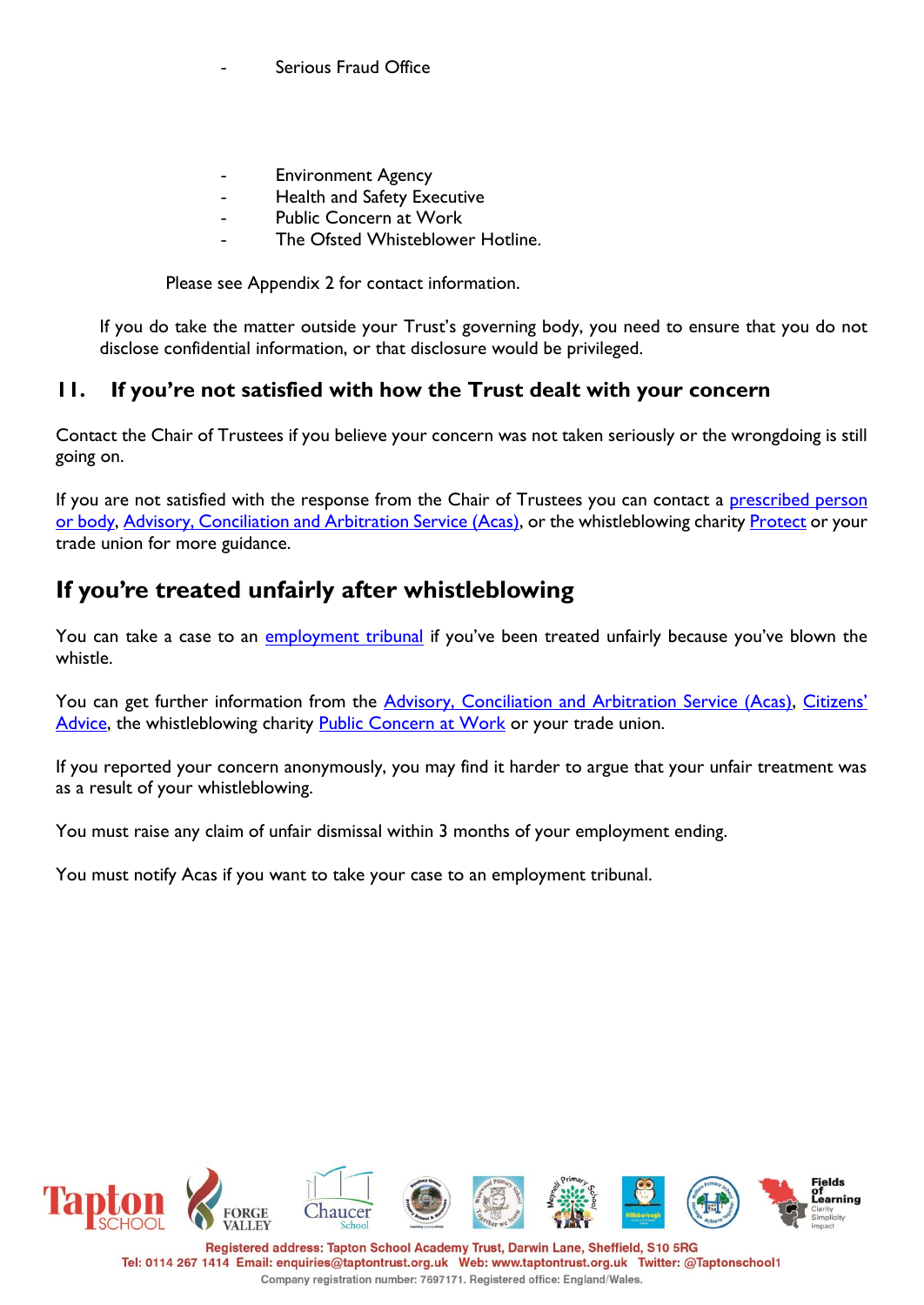## **POLICY AND PROCEDURE FOR WHISTLEBLOWING IN SCHOOLS**

This list illustrates the kind of issues considered as malpractice or wrong-doing that could be raised under this whistleblowing policy. However, the list is not exhaustive.

- Poor or unprofessional practice by a member of staff, governor, Trustee or an agency which results in the stakeholder not getting the same quality of service which is available to others.
- Improper/unacceptable behaviour towards a student or member of staff, which could take the form of emotional, sexual or verbal abuse, rough handling, oppressive or discriminatory behaviour or exploitative acts for material or sexual gain
- Improper relationships with a student or member of staff
- Inappropriate use of technology, ie texting, Social Network sites, e-mail, with regards to contact with a student or member of staff
- Any unlawful activities, whether criminal or a breach of civil law
- Fraud, theft or corruption
- Concerns regarding possible breaches of Health and Safety Regulations
- Harassment, discrimination, victimisation or bullying of employees and/or students
- Leaking confidential information in respect of the Trust's Board or Governing Body activities and/or records
- Undertaking of undisclosed private work which may conflict with duties and responsibilities, or which are being carried out during work time
- Inappropriate contact with members of the public within school facilities, or whilst carrying out governing body duties or outside of working time
- Taking gifts or inducements
- Inappropriate use of external funding or the school budget
- Maladministration as defined by the Local Government Ombudsman
- Breach of any Statutory Code of Practice
- Breach of, or failure, to implement, or comply with any Trust's policy
- Misuse of school assets, including computers buildings, assets , vehicles.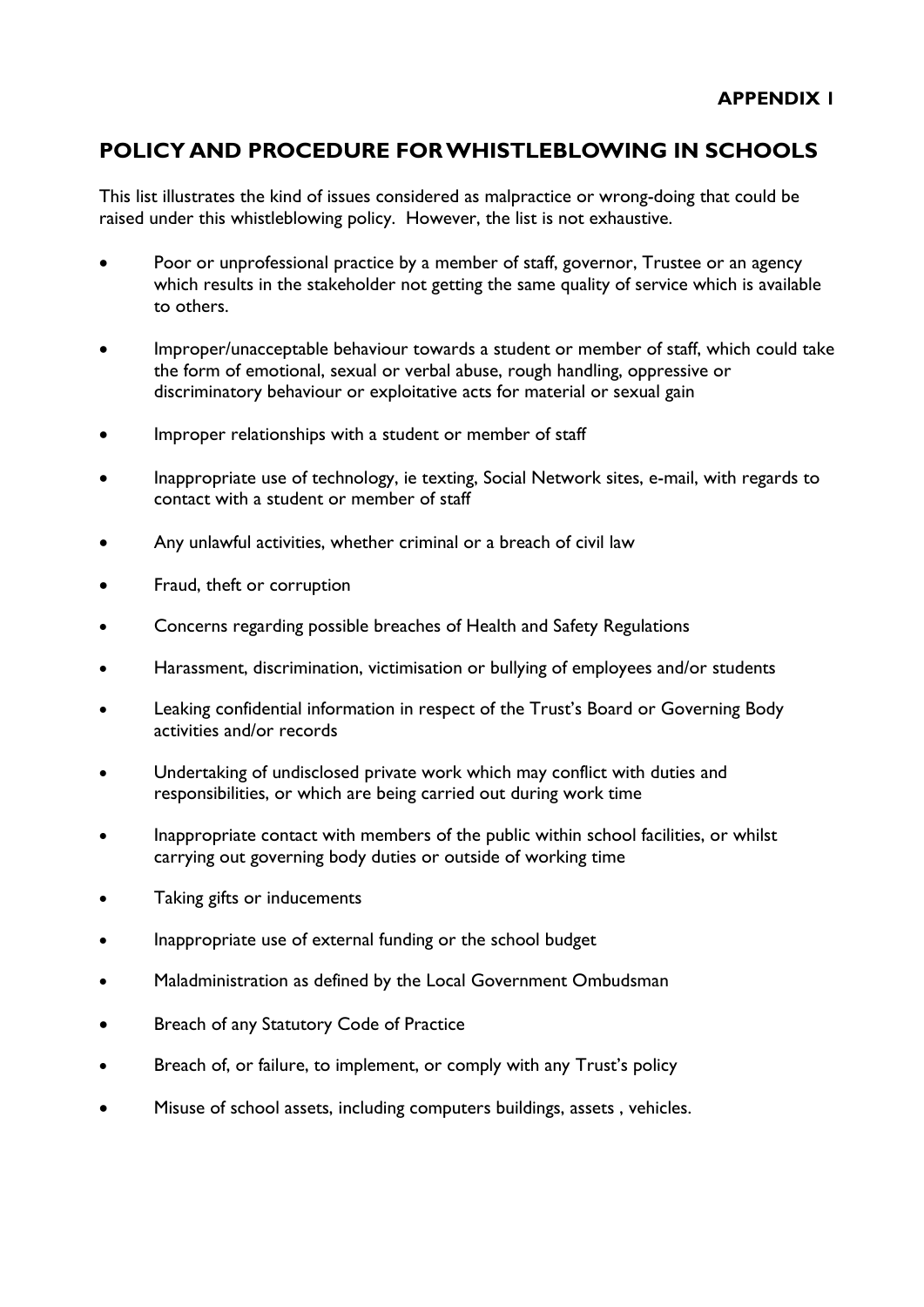| LIST OF PERSONS/ORGANISATIONS WITH WHOM CONCERNS MAY BE RAISED |
|----------------------------------------------------------------|
|----------------------------------------------------------------|

| <b>Officer's Name</b>                                | <b>Job Title</b>                                                                                                                                                                                                                                                                                                                                                                                                              | <b>Telephone</b>                                                                                                                                                                                |
|------------------------------------------------------|-------------------------------------------------------------------------------------------------------------------------------------------------------------------------------------------------------------------------------------------------------------------------------------------------------------------------------------------------------------------------------------------------------------------------------|-------------------------------------------------------------------------------------------------------------------------------------------------------------------------------------------------|
| <b>RICHARD DUNLOP</b>                                | <b>CHAIR OF RISK &amp; GOVERNANCE</b>                                                                                                                                                                                                                                                                                                                                                                                         | 0114 267 1414                                                                                                                                                                                   |
| <b>DEBRA KIRKHAM</b>                                 | <b>TRUST HR LEAD</b>                                                                                                                                                                                                                                                                                                                                                                                                          | 0114 267 1414                                                                                                                                                                                   |
|                                                      | TRUST HR & COMPLIANCE - FROM<br><b>JANUARY 2019</b>                                                                                                                                                                                                                                                                                                                                                                           |                                                                                                                                                                                                 |
|                                                      | UNTIL THIS DATE CONTACT JULIA<br><b>DELANEY - TRUST COO/CFO</b>                                                                                                                                                                                                                                                                                                                                                               | 0114 267 1414                                                                                                                                                                                   |
|                                                      |                                                                                                                                                                                                                                                                                                                                                                                                                               |                                                                                                                                                                                                 |
| <b>OFSTED</b><br><b>WHISTEBLOWING</b><br><b>LINE</b> | EMAIL AT whistleblowing@ofsted.gov.uk.<br><b>WRITE TO:</b><br><b>WBHL</b><br><b>OFSTED</b><br><b>PICCADILLY GATE</b><br><b>STORE STREET</b><br><b>MANCHESTER MI 2WD</b>                                                                                                                                                                                                                                                       | CALL ON 0300 123 3155<br>(MONDAY TO FRIDAY<br>FROM 8.00AM TO<br>6.00PM).                                                                                                                        |
|                                                      | <b>GET FREE, CONFIDENTIAL ADVICE</b><br>FROM THE INDEPENDENT<br><b>WHISTLEBLOWING CHARITY PUBLIC</b><br>CONCERN AT WORK; IT CAN HELP<br>YOU TO DECIDE WHETHER AND/OR<br>HOW TO RAISE YOUR CONCERN. YOU<br>CAN CALL ON 020 7404 6609 OR EMAIL<br>helpline@pcaw.co.uk. FOR FURTHER<br>INFORMATION, GO TO THE PUBLIC<br><b>CONCERN AT WORK WEBSITE - IT</b><br><b>INCLUDES GUIDANCE ON</b><br><b>WHISTLEBLOWING LEGISLATION.</b> |                                                                                                                                                                                                 |
| THE AUDIT<br><b>COMMISSION FOR</b><br><b>ENGLAND</b> |                                                                                                                                                                                                                                                                                                                                                                                                                               | 0303 444 8330                                                                                                                                                                                   |
| THE DATA<br><b>PROTECTION</b><br><b>REGISTRAR</b>    |                                                                                                                                                                                                                                                                                                                                                                                                                               | Please 0303 123 1113 (local<br>rate) or 01625 545 745 if<br>you prefer to use a national<br>rate number.                                                                                        |
| <b>SERIOUS FRAUD</b><br>OFFICE (SFO)                 | <b>2-4 COCKSPUR STREET</b><br><b>LONDON</b><br>SWIY 5BS                                                                                                                                                                                                                                                                                                                                                                       | Please note that the SFO<br>does not take reports of<br>fraud over the phone. If you<br>wish to report that you<br>have been a victim of fraud,<br>please call Action Fraud on<br>0300 123 2040 |
| THE ENVIRONMENT<br><b>AGENCY</b>                     | NATIONAL CUSTOMER CONTACT<br><b>CENTRE</b><br>PO BOX 544<br><b>ROTHERHAM</b><br><b>S60 IBY</b>                                                                                                                                                                                                                                                                                                                                | 03708 506 506                                                                                                                                                                                   |
| THE HEALTH AND<br>SAFETY EXECUTIVE                   | http://www.hse.gov.uk/contact/index.htm                                                                                                                                                                                                                                                                                                                                                                                       | The HSE does not operate<br>a telephone helpline.                                                                                                                                               |